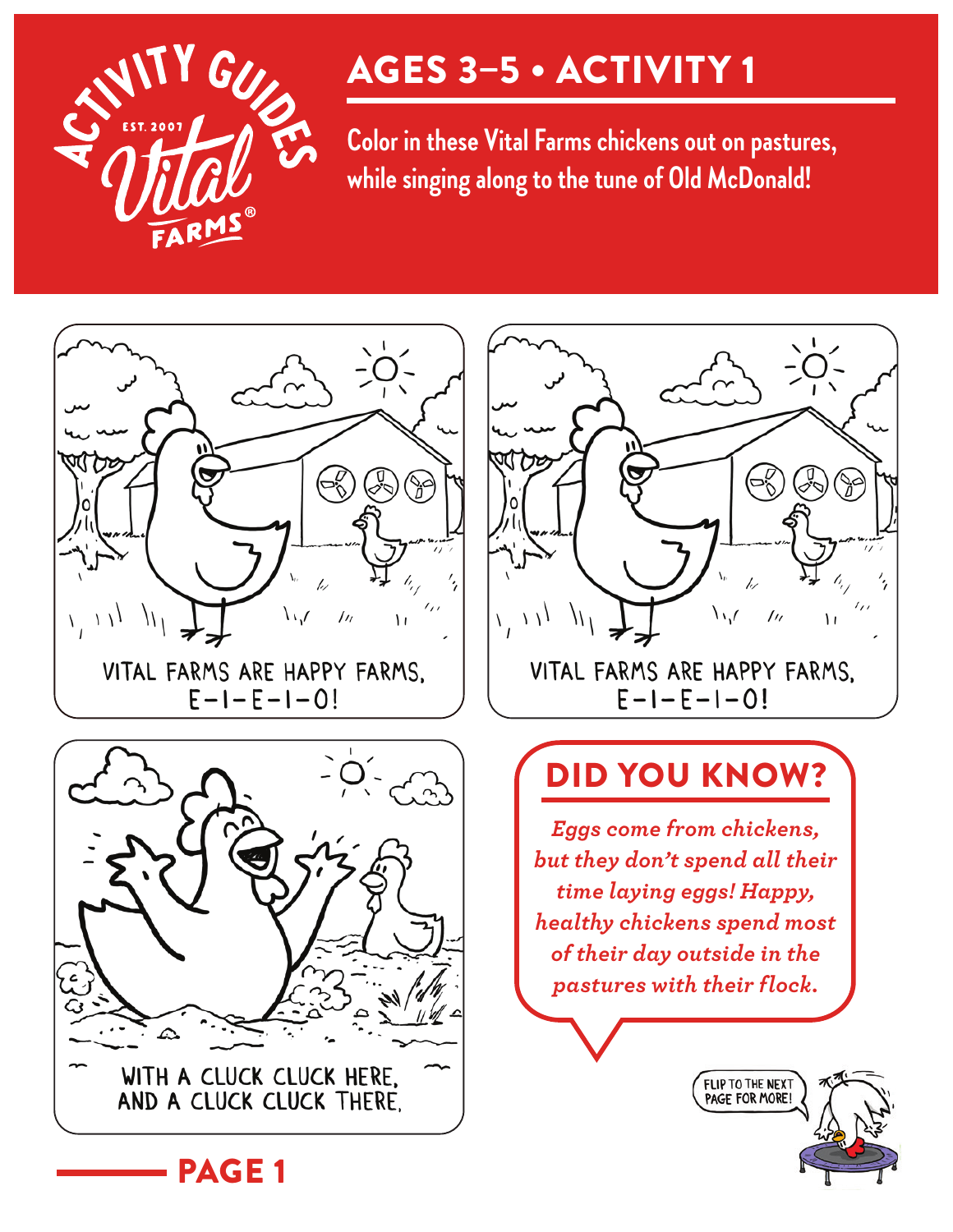

**Color in these Vital Farms chickens out on pastures, while singing along to the tune of Old McDonald!**



**Do you think these chickens have names? What would you name them and why?**

\_\_\_\_\_\_\_\_\_\_\_\_\_\_\_\_\_\_\_\_\_\_\_\_\_\_\_\_\_\_\_\_\_\_\_\_\_\_\_\_\_\_\_\_\_\_\_\_\_\_\_\_\_\_\_\_\_\_\_\_\_\_\_\_\_\_\_\_\_\_\_\_\_\_\_\_\_\_\_\_\_\_\_

\_\_\_\_\_\_\_\_\_\_\_\_\_\_\_\_\_\_\_\_\_\_\_\_\_\_\_\_\_\_\_\_\_\_\_\_\_\_\_\_\_\_\_\_\_\_\_\_\_\_\_\_\_\_\_\_\_\_\_\_\_\_\_\_\_\_\_\_\_\_\_\_\_\_\_\_\_\_\_\_\_\_\_

\_\_\_\_\_\_\_\_\_\_\_\_\_\_\_\_\_\_\_\_\_\_\_\_\_\_\_\_\_\_\_\_\_\_\_\_\_\_\_\_\_\_\_\_\_\_\_\_\_\_\_\_\_\_\_\_\_\_\_\_\_\_\_\_\_\_\_\_\_\_\_\_\_\_\_\_\_\_\_\_\_\_\_

\_\_\_\_\_\_\_\_\_\_\_\_\_\_\_\_\_\_\_\_\_\_\_\_\_\_\_\_\_\_\_\_\_\_\_\_\_\_\_\_\_\_\_\_\_\_\_\_\_\_\_\_\_\_\_\_\_\_\_\_\_\_\_\_\_\_\_\_\_\_\_\_\_\_\_\_\_\_\_\_\_\_\_

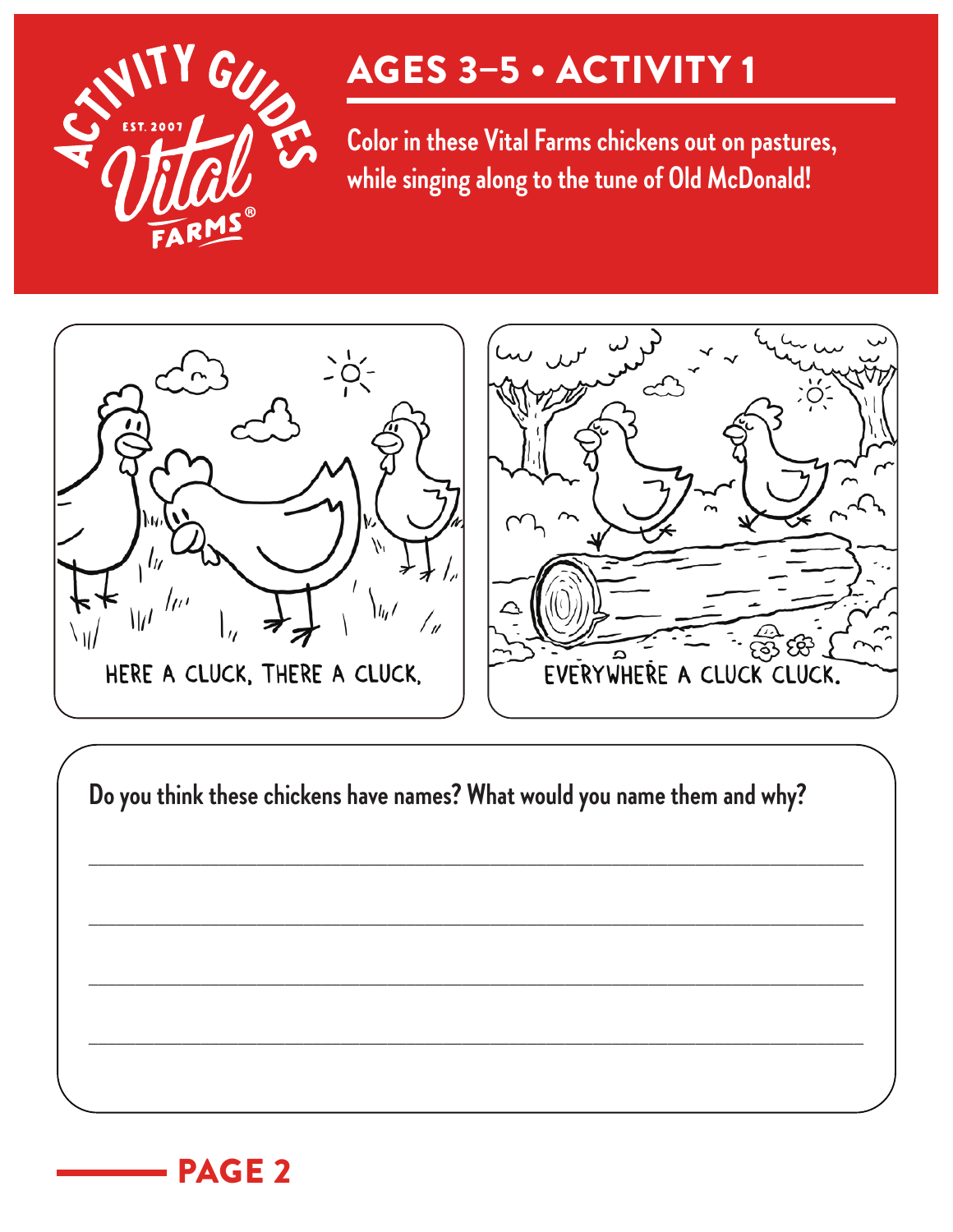

**It's time to visit a farm! Adults, follow the steps below to help your kids see a real Vital Farms farm — and don't forget to turn up the volume on your computer!** 

- 1. **Grab a carton of Vital Farms eggs.**
- 2. **Find the farm name on the side of your egg carton.**
- 3. **Visit www.vitalfarms.com/farm on a computer or smartphone.**
- 4. **Type the farm name into the device.**
- 5. **Enjoy the video of the chickens who laid your eggs.** *(Psst: don't forget to turn the volume up!) No carton? No problem! Use the farm name*



*"Sorrell Farms" to complete the activity.*

**What are the chickens doing? What noises do they make? Can you walk like a chicken?**

\_\_\_\_\_\_\_\_\_\_\_\_\_\_\_\_\_\_\_\_\_\_\_\_\_\_\_\_\_\_\_\_\_\_\_\_\_\_\_\_\_\_\_\_\_\_\_\_\_\_\_\_\_\_\_\_\_\_\_\_\_\_\_\_\_\_\_\_\_\_\_\_\_\_\_\_\_\_\_\_\_\_\_

\_\_\_\_\_\_\_\_\_\_\_\_\_\_\_\_\_\_\_\_\_\_\_\_\_\_\_\_\_\_\_\_\_\_\_\_\_\_\_\_\_\_\_\_\_\_\_\_\_\_\_\_\_\_\_\_\_\_\_\_\_\_\_\_\_\_\_\_\_\_\_\_\_\_\_\_\_\_\_\_\_\_\_

\_\_\_\_\_\_\_\_\_\_\_\_\_\_\_\_\_\_\_\_\_\_\_\_\_\_\_\_\_\_\_\_\_\_\_\_\_\_\_\_\_\_\_\_\_\_\_\_\_\_\_\_\_\_\_\_\_\_\_\_\_\_\_\_\_\_\_\_\_\_\_\_\_\_\_\_\_\_\_\_\_\_\_

\_\_\_\_\_\_\_\_\_\_\_\_\_\_\_\_\_\_\_\_\_\_\_\_\_\_\_\_\_\_\_\_\_\_\_\_\_\_\_\_\_\_\_\_\_\_\_\_\_\_\_\_\_\_\_\_\_\_\_\_\_\_\_\_\_\_\_\_\_\_\_\_\_\_\_\_\_\_\_\_\_\_\_